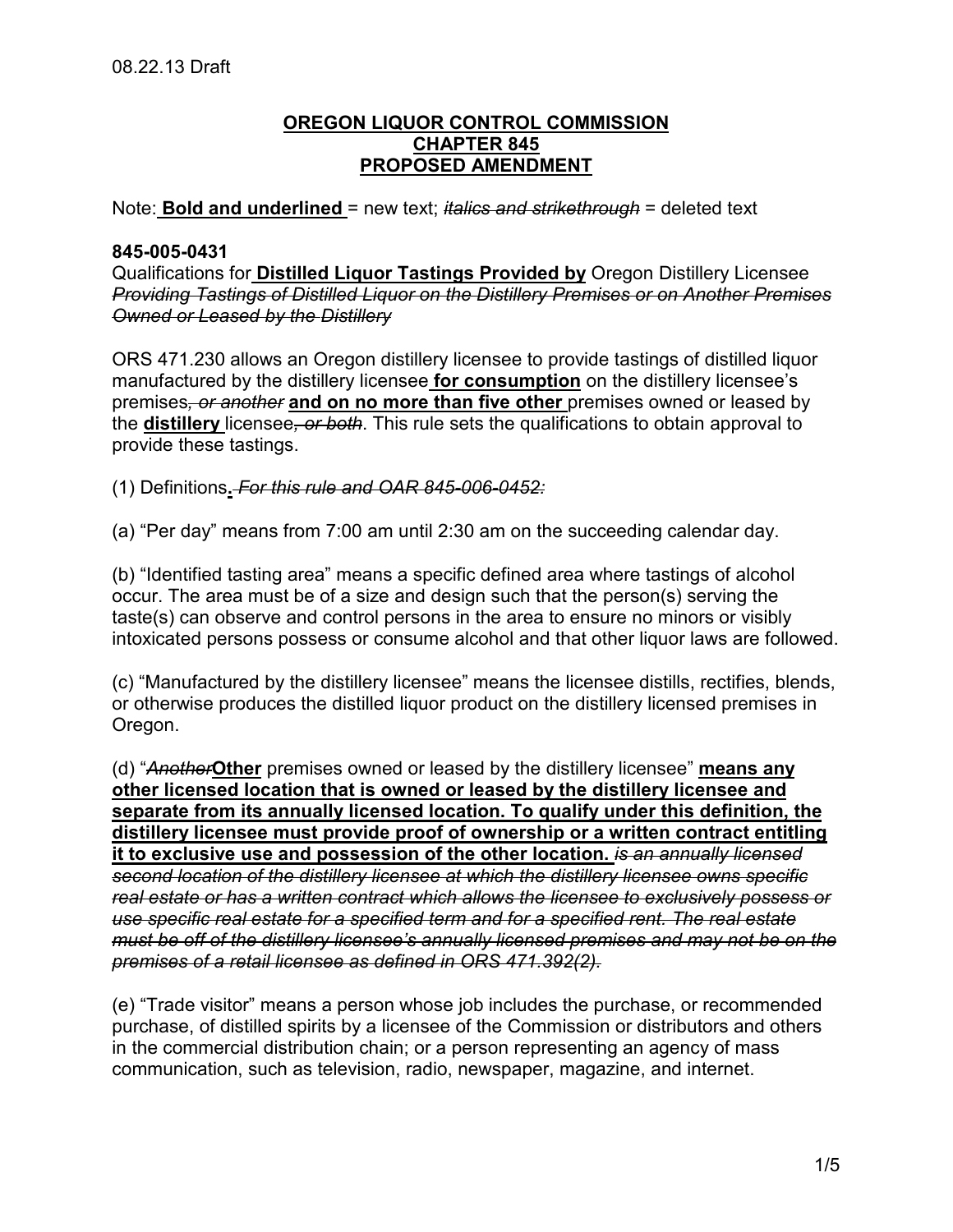(2) A distillery licensee providing tastings of distilled liquor *at the distillery licensee's own* **on its annually licensed** premises*, or another* **and on no more than five other**  premises owned or leased by the distillery licensee*,* must follow this rule and may **only**  offer tastings of distilled liquor in accordance with the requirements of OAR 845-006- 0452.

(3) A distillery licensee providing tastings of distilled liquor for retailers at an educational seminar that is not open to the public is subject to OAR 845-013-0060 and is not subject to *the requirements of* this rule.

(4) A distillery licensee providing tastings of distilled liquor at a retail liquor store is subject to OAR 845-015-0155 and is not subject to *the requirements of* this rule.

(5) A distillery licensee providing tastings of distilled liquor on a full on-premises licensed premises that is other than the distillery licensee's full on-premises licensed premises is subject to OAR 845-005-0428 and is not subject to *the requirements of* this rule.

(6) If a distillery licensee also holds a full on-premises sales license as per ORS 471.175 on the distillery licensed premises or on an**y** other premises owned or leased by the distillery licensee, then all sale or service of alcohol for on-premises consumption at the full on-premises licensed location, including tastings, is provided under the full onpremises license and is not subject to this rule.

(7) A distillery licensee *also* holding a full on-premises sales license as per ORS 471.175 that provides alcohol service at a catered event that is on a premises approved as per OAR 845-005-0405 or 845-005-0410 is providing the alcohol service under the privilege of the full on-premises sales license and is not subject to *the requirements of* this rule.

(8) Application for tastings on the distillery licensee's annually licensed premises. A distillery licensee who intends to provide the service of distilled liquor tastings on the distillery licensed premises must make application to the Commission upon forms to be furnished by the Commission and receive prior approval from the Commission before beginning the distilled liquor tasting service. *Once***After** the Commission has given its approval for the tastings, the distillery licensee must re-apply if *the licensee***it** changes its identified tasting area. The application shall include:

(a) A floor plan showing the identified tasting area, on a form provided by the Commission;

(b) A description of how the licensee will distinguish trade visitors from members of the general public, such as by providing tastings for trade visitors in separate areas or at separate times from tastings for the general public, by using distinctive glassware for trade visitors, or by the use of badges or name tags; and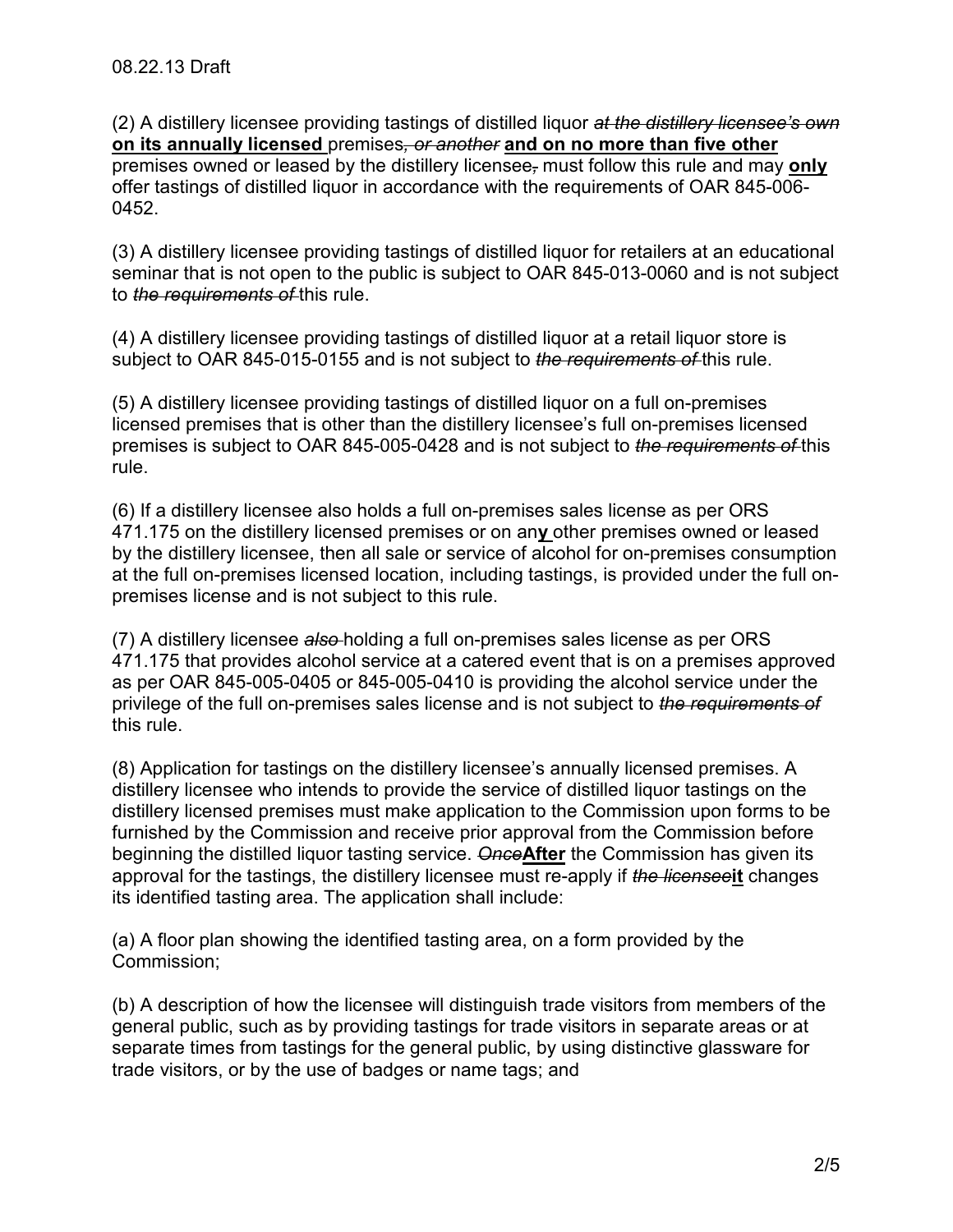(c) A statement that the licensee understands and will comply with the requirements of OAR 845-006-0452.

(9) Application for tastings on *another***no more than five other** premises owned or leased by the distillery licensee. A distillery licensee who intends to provide the service of distilled liquor tastings on *another***no more than five other** premises owned or leased by the distillery licensee must make application to the Commission upon forms to be furnished by the Commission and receive prior approval from the Commission before beginning the distilled liquor tasting service. *Once***After** the Commission has given its approval for the tastings, the distillery licensee must re-apply if *the licensee***it** changes its identified tasting area. The application shall include:

(a) All of the items required in **sub**section**s** (8)(a)–(c);

(b) **Proof of ownership or a written contract that entitles the distillery licensee to exclusive use and possession of the other premises***Either proof of ownership or the lease for the real estate for the address at which the other premises will be located*; and

*(c) A statement that the identified tasting area is not on the premises of a retail licensee as defined in ORS 471.392(2).* 

(10) Liquor liability insurance requirement. A distillery licensee providing only tastings under the requirements of this rule and OAR 845-006-0452 is not required to obtain or maintain liquor liability insurance.

(11) The Commission may refuse to process any application required under this rule if the application is not complete and accompanied by the documents or disclosures required by the form. The Commission shall give applicants the opportunity to be heard if the Commission refuses to process an application. A hearing under this subsection is not subject to the requirements for contested case proceedings under ORS Chapter 183.

Stat. Auth: ORS Ch 471, including 471.030, 471.040 & 471.730(1) & (5) Stats. Implemented: ORS 471.230

## **845-006-0452**

Requirements for **Distilled Liquor Tastings Provided by** Oregon Distillery Licensee *Providing Tastings of Distilled Liquor on the Distillery Premises or on Another Premises Owned or Leased by the Distillery*

OAR 845-005-0431 sets the qualifications for an Oregon distillery licensee to obtain Commission approval to provide tastings of distilled liquor manufactured by the distillery licensee for consumption on the distillery **licensee's premises and on no more than five other** *licensed premises, or on another* premises owned or leased by the **distillery** licensee*, or both*. This rule sets the requirements to provide the**se** tastings.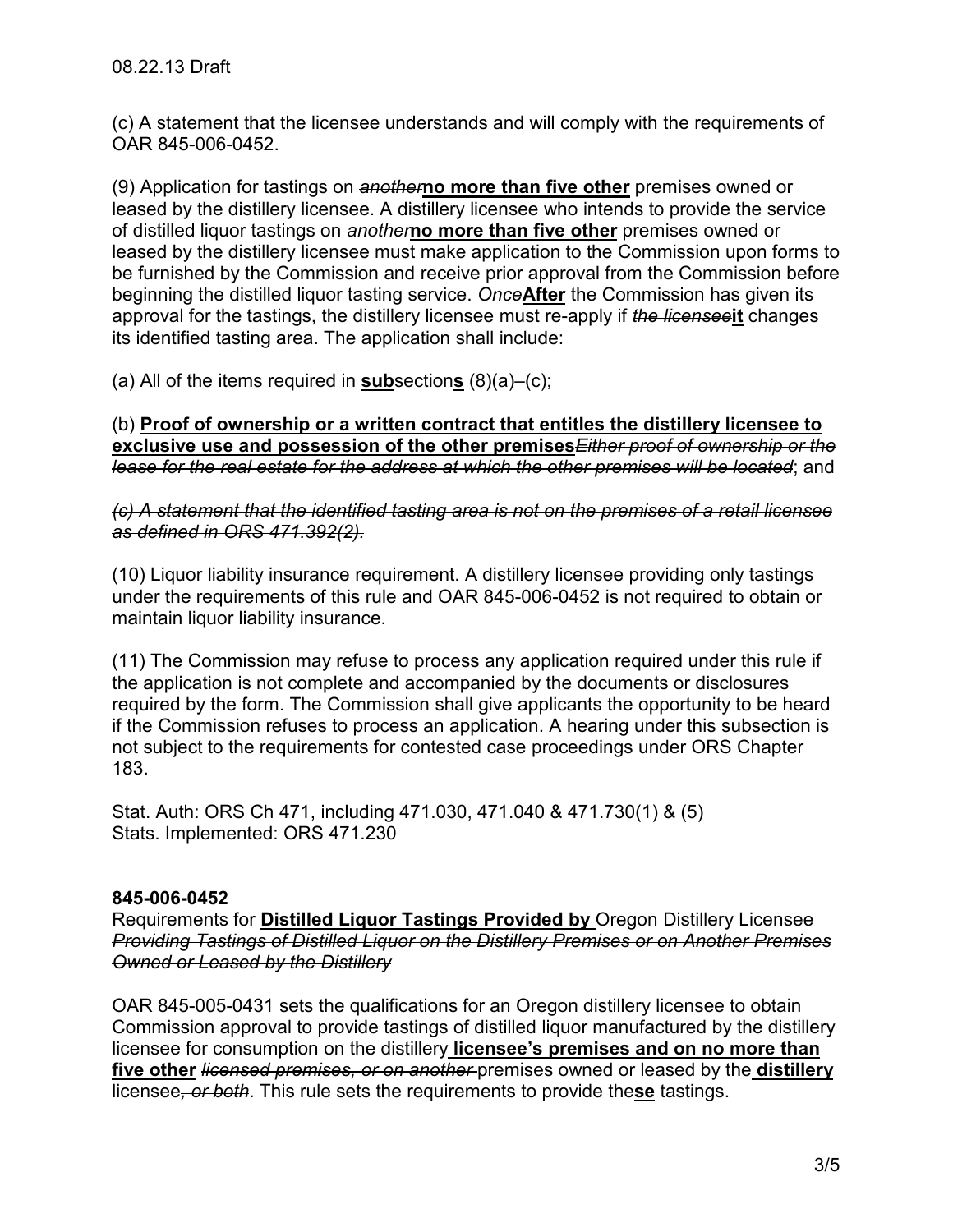(1) Definitions. *For this rule and OAR 845-005-0431* 

(a) "Per day" means from 7:00 am until 2:30 am on the succeeding calendar day.

(b) "Identified tasting area" means a specific defined area where tastings of alcohol occur. The area must be of a size and design such that the person(s) serving the taste(s) can observe and control persons in the area to ensure no minors or visibly intoxicated persons possess or consume alcohol and that other liquor laws are followed.

(c) "Manufactured by the distillery licensee" means the licensee distills, rectifies, blends, or otherwise produces the distilled liquor product on the distillery licensed premises in Oregon.

(d) "*Another***Other** premises owned or leased by the distillery licensee" **means any other licensed location that is owned or leased by the distillery licensee and separate from its annually licensed location. To qualify under this definition, the distillery licensee must provide proof of ownership or a written contract entitling it to exclusive use and possession of the other location.** *is an annually licensed second location of the distillery licensee at which the distillery licensee owns specific real estate or has a written contract which allows the licensee to exclusively possess or use specific real estate for a specified term and for a specified rent. The real estate must be off of the distillery licensee's annually licensed premises and may not be on the premises of a retail licensee as defined in ORS 471.392(2).* 

(e) "Trade visitor" means a person whose job includes the purchase, or recommended purchase, of distilled spirits by a licensee of the Commission or distributors and others in the commercial distribution chain; or a person representing an agency of mass communication, such as television, radio, newspaper, magazine, and internet.

(2) *The t***T**astings of distilled liquor are allowed only within the identified tasting area**, or areas,** approved by the Commission. The identified tasting area**, or areas, may** *must*  be on the distillery licensee's annually licensed premises *or on another***and on no more than five other** premises owned or leased by the **distillery** licensee. Customers may not remove the tasting**s** from the identified tasting area **or areas**.

(3) A distillery licensee may provide only tastings and only of distilled liquor manufactured by the distillery licensee and approved by the Commission for sale in Oregon.

(4) Tastings provided to the general public.

(a) A tasting provided to the general public shall be no more than one-half fluid ounce of distilled liquor in a single container. The container may also contain nonalcoholic beverages; however, the total amount of liquid in the container may be no more than two ounces. A licensee may charge a member of the general public a fee for tastings.